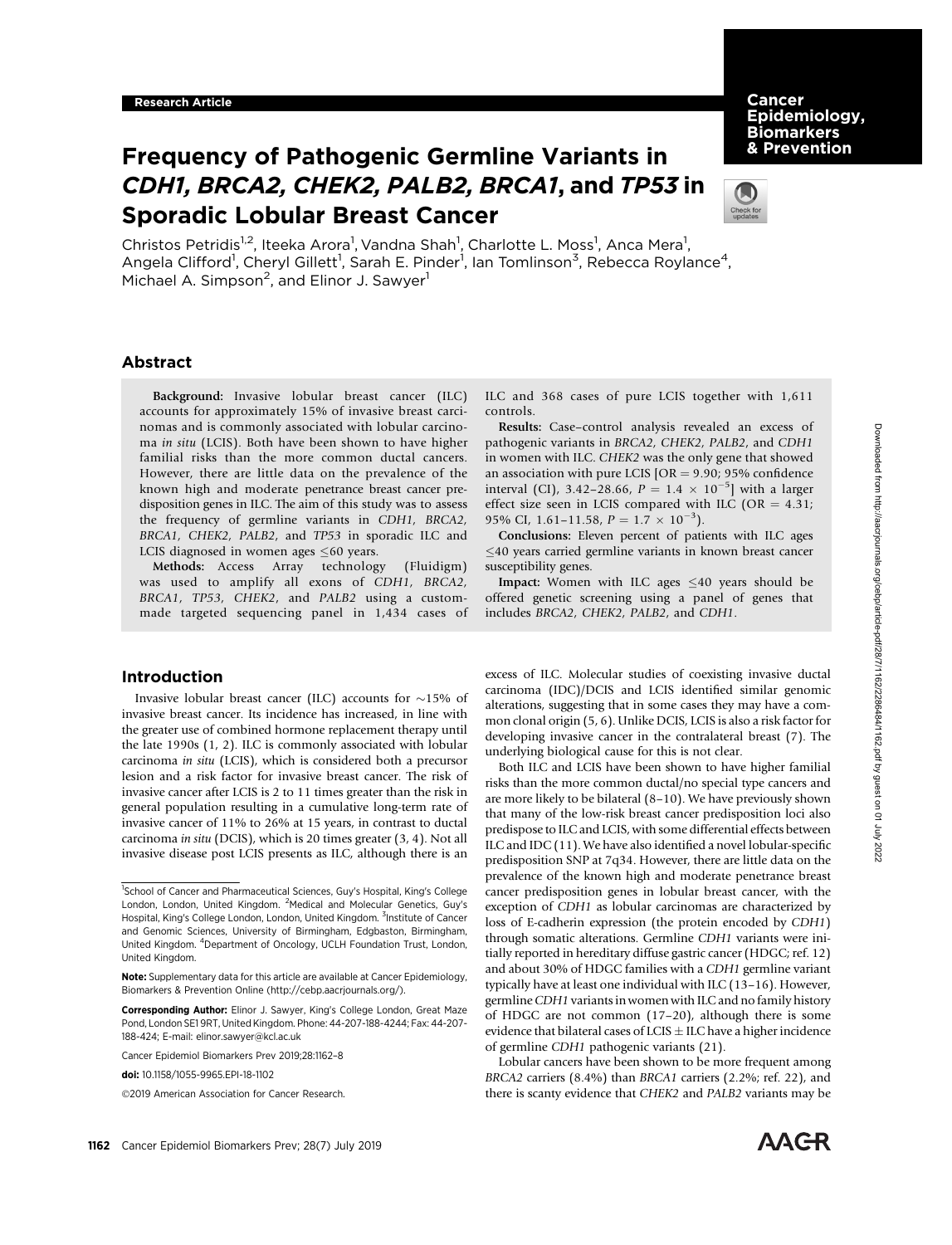described in ILC. In this study, we report the frequency of rare variants in six known breast cancer predisposition genes (CDH1, BRCA2, BRCA1, TP53, CHEK2, and PALB2) in 1,802 sporadic UK lobular cancers diagnosed in the UK in women ages 60 years or less.

# Materials and Methods

## Samples

All patients and controls gave written informed consent, and the studies were conducted in accordance with the Declaration of Helsinki and were approved by the following institutional review boards: GLACIER study, MREC 06/Q1702/64; King's Health Partners breast tissue bank, NHS REC ref. 12-EE-0493.

A total of 1,434 cases of ILC (with or without synchronous LCIS) and 368 cases of pure LCIS with no invasive disease diagnosed in women ages 60 or under were included in this study, together with 1,611 controls, between June 6, 2007 and August 28, 2012 (prevalent cases). Bilateral cases were eligible including those with ILC in one breast and IDC in the contralateral breast. The majority of cases (1,380 ILC, 364 LCIS) were recruited through the GLACIER study from 95 hospitals throughout the UK. This study was set up with the specific aim of investigating genetic predisposition to lobular cancer in the UK. These samples were also part of our study of low-risk breast cancer loci in lobular breast cancer (11). A further 58 cases, including four pure LCIS, were recruited through the King's Health Partners breast tissue bank. Cases ages 60 or under were collected in order to enrich for cases likely to have a genetic component to their disease.

Controls were identified by asking cases at the time of recruitment to identify female non-blood relatives or friends who were willing to donate a blood sample. These healthy volunteers were eligible only if they had no personal or family (up to second degree) history of breast cancer, LCIS, DCIS, or benign breast disease. Controls could be of any age, although older individuals were preferred, as they had lived through many of their at-risk years.

Cases and controls donated a blood sample and were asked to complete a self-administered paper-based questionnaire on their family history at the time of recruitment.

### Next-generation sequencing

After DNA extraction from peripheral blood, Access Array technology (Fluidigm) was used to amplify all exons of CDH1, BRCA2, BRCA1, TP53, CHEK2, and PALB2 using a custom-made targeted sequencing panel consisting of 321 amplicons (Supplementary Table S1). Purified libraries were quantified using Qubit High Sensitivity Assay Kit and sequenced on a HiSeq2500 (Illumina).

#### Bioinformatics analysis

Primer sites from the amplicons were trimmed using Btrim and then sequences were aligned to the reference genome ([http://](http://www.novocraft.com) [www.novocraft.com,](http://www.novocraft.com) GRCh37 version) using Novoalign (Gap opening penalty  $= 65$  and gap extension penalty  $= 7$  thresholds were applied). Picard tools (v1.74 [https://github.com/](https://github.com/broadinstitute/picard) [broadinstitute/picard](https://github.com/broadinstitute/picard)) and Bedtools (v2.17.0) were used to assess coverage. Variant calling was performed using Samtools and annotated using the Annovar tool (25). We optimized the calling based on a set of variants that were positive controls, and Samtools was the optimal caller compared with HaplotypeCaller from GATK. The transcript that was used for each gene is reported in Supplementary Table S1. The frequency of variant alleles from European reference populations was obtained from three sources (1000 genomes, ESP, and ExAC).

Variants were further filtered based on read depth, quality score, and genotypic quality. All variants with a read depth < 10, quality score  $<$  20, or genotypic score  $<$  20 were excluded from the analysis. In addition, variants with an allelic ratio < 0.2 were excluded irrespective of read depth and variants with an allelic ratio < 0.3 and read depth < 50 were also removed.

Variants that had been previously clinically evaluated and deposited in the ClinVar database [\(https://www.ncbi.nlm.nih.](https://www.ncbi.nlm.nih.gov/clinvar/) [gov/clinvar/\)](https://www.ncbi.nlm.nih.gov/clinvar/) were assigned labels of benign, variants of unknown significance (VUS), conflicting or pathogenic as per ClinVar.

Variants not present in the ClinVar database were considered pathogenic if they were predicted to lead to protein truncation (frameshift indels, stop-gain, stop-loss and splicing variants within 2 base pairs of the splicing junction; Supplementary Table S2) and VUS if they were nonsynonymous substitutions or in-frame indels.

# Statistical analysis

Fisher exact test was used for gene based rare variant analysis for both case–control and case-only analyses. One-sided test was selected because the expectation was enrichment rather than deficit of variants in cases over controls. No adjustments have been made to account for multiple testing. With the current sample size of ILC and controls, we have more than 80% power (alpha  $= 0.05$ ) to detect variants of combined allele frequency  $=$ 0.001 and an effect size of  $OR = 5$ .

#### Validation

All putative pathogenic alleles and CHEK2 1100delC variants, identified by the above methods were confirmed by Sanger sequencing (Supplementary Fig. S1).

## Results

A total of 1,434 cases of ILC (with or without synchronous LCIS), 368 cases of pure LCIS (with no invasive disease) together with 1,611 controls were analyzed. The median age of cases was 52 years (interquartile range, 9) and of controls was 52 (interquartile range 12; Supplementary Table S3). The mean coverage of our target region was 800 reads across all samples, with an average of at least 40 reads for more than 98% of the target region per sample. Of the 321 amplicons analyzed, seven failed to amplify consistently across the majority of the samples; however, even for these seven the majority of samples had at least 10 reads for 90% of the amplicon (Supplementary Table S4). There was one novel pathogenic variant (PALB2:exon5:c.2487delG) that did not validate by Sanger sequencing as there was no further DNA available.

Case–control analysis of the 1,434 cases of ILC and 1,611 controls revealed an association with putative pathogenic variants in BRCA2, CDH1, CHEK2, and PALB2. No association of putative pathogenic variants was observed in BRCA1 or TP53 (Table 1; Supplementary Table S5).

## BRCA2

The strongest evidence of association was with BRCA2, which contained 27 putative pathogenic variants in 1,434 cases and two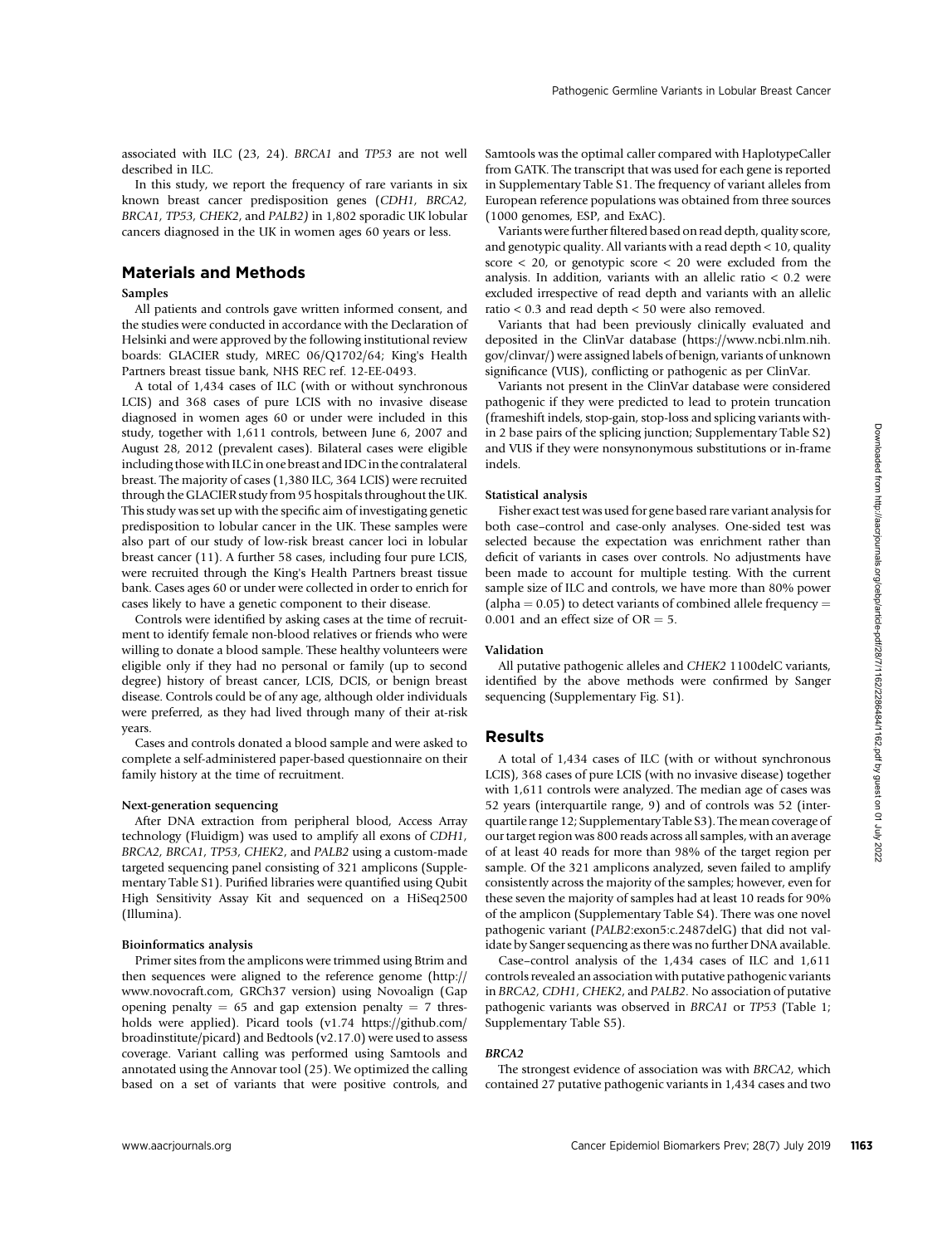|                   | Pathogenic<br>variants in | Pathogenic<br>variants in | Pathogenic<br>variants in | OR (95% CI)        | P value              | <b>OR (95% CI)</b>       | P value              | P value case<br>only (ILC vs. |
|-------------------|---------------------------|---------------------------|---------------------------|--------------------|----------------------|--------------------------|----------------------|-------------------------------|
| Gene              | <b>ILC</b> cases          | <b>LCIS</b> cases         | controls                  | for ILC            | for ILC              | for LCIS                 | for LCIS             | LCIS)                         |
| <b>BRCA2</b>      | 27                        |                           |                           | 15.44 (3.66-65.04) | $1.7 \times 10^{-7}$ | 2.19 (0.20-24.24)        | 0.46                 | 0.030                         |
| CHEK2             | 19                        |                           |                           | 4.31 (1.61-11.58)  | $1.7 \times 10^{-3}$ | $9.90(3.42 - 28.66)$     | $1.4 \times 10^{-5}$ | 0.037                         |
| PALB <sub>2</sub> | 11                        |                           |                           | 12.45 (1.60-95.52) | $2.2 \times 10^{-3}$ | 4.39 (0.27-70.30)        | 0.34                 | 0.48                          |
| CDH1              | 5                         |                           | 0                         |                    | 0.02                 |                          | 0.18                 | 1.00                          |
| <b>BRCA1</b>      |                           |                           | 0                         |                    | 0.5                  | $\overline{\phantom{m}}$ |                      | –                             |
| <b>TP53</b>       | $\Omega$                  |                           | 0                         |                    |                      |                          |                      |                               |

Table 1. Association of known pathogenic variants with ILC and LCIS in women  $\leq$ 60 years of age by gene (1,434 ILC, 368 LCIS cases, and 1,611 controls)

Abbreviation: CI, confidence interval.

in 1,611 controls (OR = 15.44; 95% CI, 3.66–65.04,  $P = 1.7.0 \times$  $10^{-7}$ ). Variants were spread throughout the gene (Fig. 1A). Five were novel (Supplementary Table S6), two located in exon 11, one in exon 22, and two in exon 27. The novel frameshifts in exon 27 although unlikely to result in loss of function through nonsense mediated decay may have substantial impact on the protein product and were included as putative pathogenic variants. The two controls with pathogenic BRCA2 variants were recruited at the age of 41 and 43 years; both were in exon 11 and have been described previously: rs80359550: c.5946delT: p.S1982fs and rs397507634: c.C2612A: p.S871X.

Case-only analysis showed that BRCA2 variants were more common in younger patients; 7% of women with ILC  $\leq$ 40 years of age were carriers and 3.4% of women  $\leq 50$  years (case-only analysis:  $\leq$ 50 years vs. > 50 years: OR = 4.83; 95% CI, 1.95–12.01,  $P = 0.0003$ ; Table 2). The majority (16/27; 59%) of carriers presented with ILC between 40 and 50 years of age. There was a borderline association with first-degree family history of breast cancer (case-only analysis  $OR = 2.36$ ; 95% CI, 1.05–5.31,  $P =$ 0.043) and any family history of breast cancer ( $OR = 2.25$ ; 95% CI, 1.02–4.98,  $P = 0.046$ ; Table 3). One case of pure LCIS had a BRCA2 stop-gain variant in exon 25, c.C9294G:p.Y3098X. Caseonly analysis showed a significant association of BRCA2 pathogenic variants with ILC compared with LCIS ( $P = 0.03$ ; Table 1).

#### CHEK<sub>2</sub>

Nineteen cases of ILC and five controls ( $OR = 4.31$ ; 95% CI, 1.61–11.58,  $P = 0.0017$ ; Supplementary Table S7) had pathogenic variants in CHEK2. Seventeen cases had known pathogenic variants, two with the recently described Norwegian variant: c.C283T:p.R95X (both bilateral); two at c.349A>G (p.Arg117Gly) and the majority ( $N = 13$ ) being the well-described 1100delC variant. A novel frameshift variant in exon 12 (c.1262delT:p.L421fs) was found in two cases. Four controls also had the 1100delC variant and one a splicing variant in exon15:(c.1462–2A>G). No pathogenic variants were found in women under the age of 40, and there was no association with age (case-only analysis:  $\leq$  50 years vs. > 50 years: OR = 0.78; 95% CI, 0.31–1.99,  $P = 0.65$ ) or first-degree family history of breast cancer (case-only analysis OR = 2.59; 95% CI, 1.02-6.60,  $P = 0.067$ ; Table 3). However, a significant excess of variants was observed in individuals with any family history of breast cancer ( $OR = 3.95$ ; 95% CI,  $1.42-11.01$ ,  $P = 0.008$ ).

There was also an association with pure LCIS ( $OR = 9.90$ ;  $95\%$ CI, 3.42–28.66,  $P = 1.4 \times 10^{-5}$ ; Table 1). Eleven cases had CHEK2 variants, of which eight were the 1100delC variant, one was the c.C283T:p.R95X variant, and there were two novel variants: a frameshift in exon 2 (c.188\_189insC:p.L63fs) and a stop gain in exon 6 (c.G697T:p.E233X). Case-only analysis revealed that CHEK2 variants were more strongly associated with LCIS than with ILC (ILC vs. LCIS,  $P = 0.037$ ; Table 1). Assessment of the pathology reports revealed that 17 of 19 ILC cases with pathogenic CHEK2 variants had associated LCIS identified by the pathologists. Combining the ILC and LCIS cases gives an overall OR of 5.42 (95% CI, 2.10–13.99,  $P = 6 \times 10^{-5}$ ) for lobular breast cancer.

#### PALB2

Eleven cases of ILC had pathogenic PALB2 variants, of which seven were novel (OR = 12.45; 95% CI, 1.60–95.52,  $P = 0.002$ ; Supplementary Table S8). One control also carried a novel frameshift variant (exon5:c.2050delC:p.P684fs). Like CHEK2, there was no evidence of association with age (all cases were over 40 years old at diagnosis and six were over 50 (case-only analysis:  $\leq$  50 years vs.  $> 50$  years OR = 1.12; 95% CI, 0.34–3.68, P = 0.99), or with a family history of breast cancer (Table 3). There was one case of pure LCIS with a germline PALB2 variant in exon 10, c.G3113A: p.W1038X.

#### CDH1

Five cases of ILC had pathogenic CDH1 variants, of which one was novel, and none were found in the controls ( $P = 0.02$ ; Supplementary Table S9). There was an association with age (case-only analysis:  $\leq 40$  years vs.  $>40$  years, OR = 13.14; 95% CI, 2.19–78.75,  $P = 0.02$ ) but none with family history (caseonly with a first-degree relative with breast cancer,  $OR = 2.95$ ; 95% CI, 0.49–17.73,  $P = 0.24$  or with any family history of breast cancer, OR = 2.11; 95% CI, 0.35-12.65,  $P = 0.4$ ; Table 3). There was one variant found in a case of pure LCIS, and analysis of the pathology reports showed that all the cases except one had evidence of synchronous LCIS with the ILC and in four that the LCIS was bilateral, as described previously (ref. 21; Supplementary Table S9).

#### BRCA1 and TP53

There was no evidence of an association with BRCA1, with just one frameshift deletion detected in exon 10 (c.2680\_2681del:p. K894fs) in a patient age 38 with bilateral LCIS, and ILC one breast and IDC and DCIS in the other, all ER-positive.

There were no TP53 variants detected in cases or controls.

## Variants of unknown significance

There was no evidence of an excess of VUS in any of the genes including rs35187787, a rare polymorphism in CDH1 previously associated with breast cancer (OR = 1.23; 95% CI, 0.67-2.27,  $P = 0.54$  for ILC; Supplementary Table S10).

One variant in CHEK2 classified as having conflicting interpretations of pathogenicity, rs77130927 (exon4:c.C538T:p. R180C), was found in 7 ILC cases and 1 control and showed a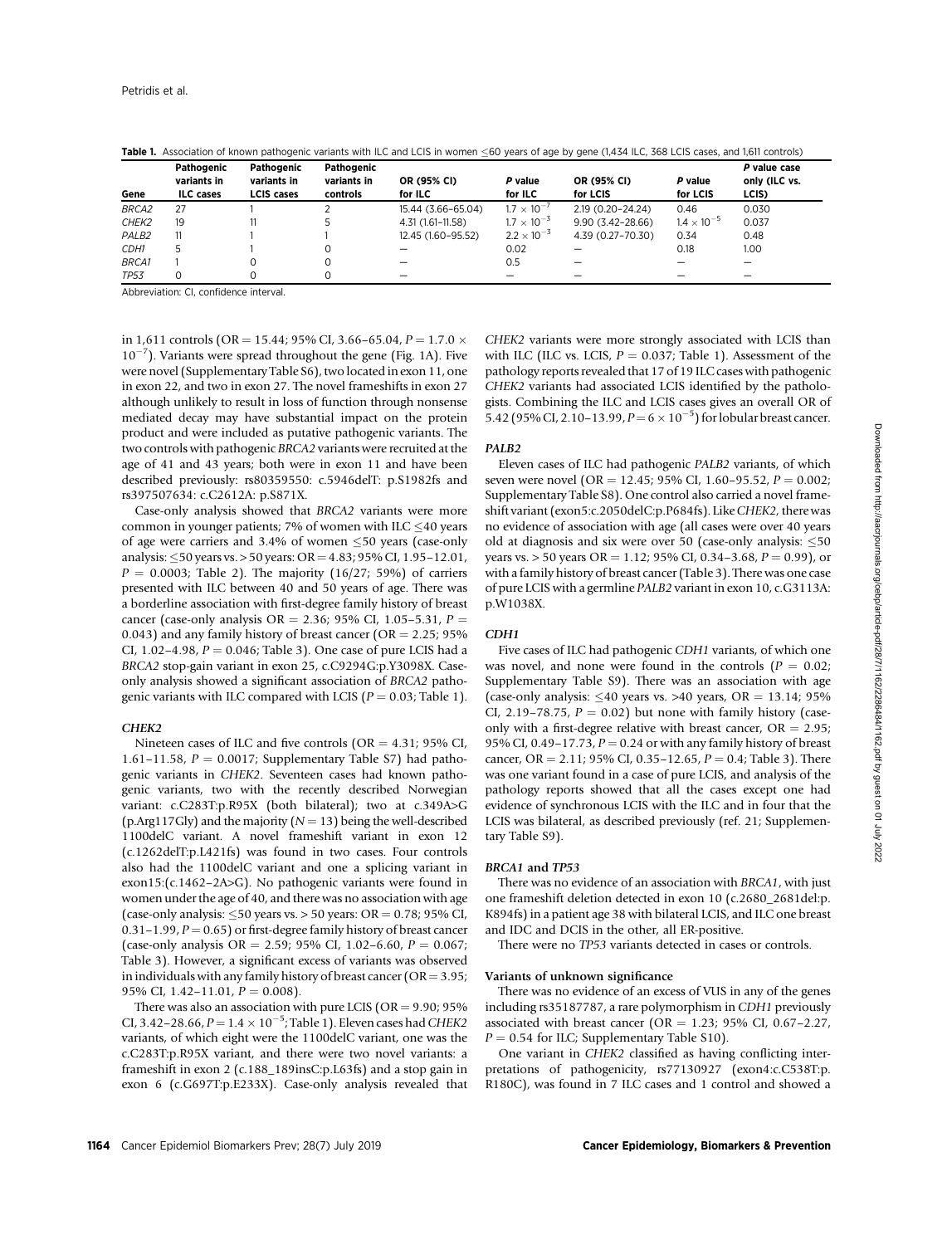

Figure 1.

Position of pathogenic variants. The figure shows the position of pathogenic variants in (A) BRCA2, (B) CHEK2, (C) PALB2, and (D) CDH1.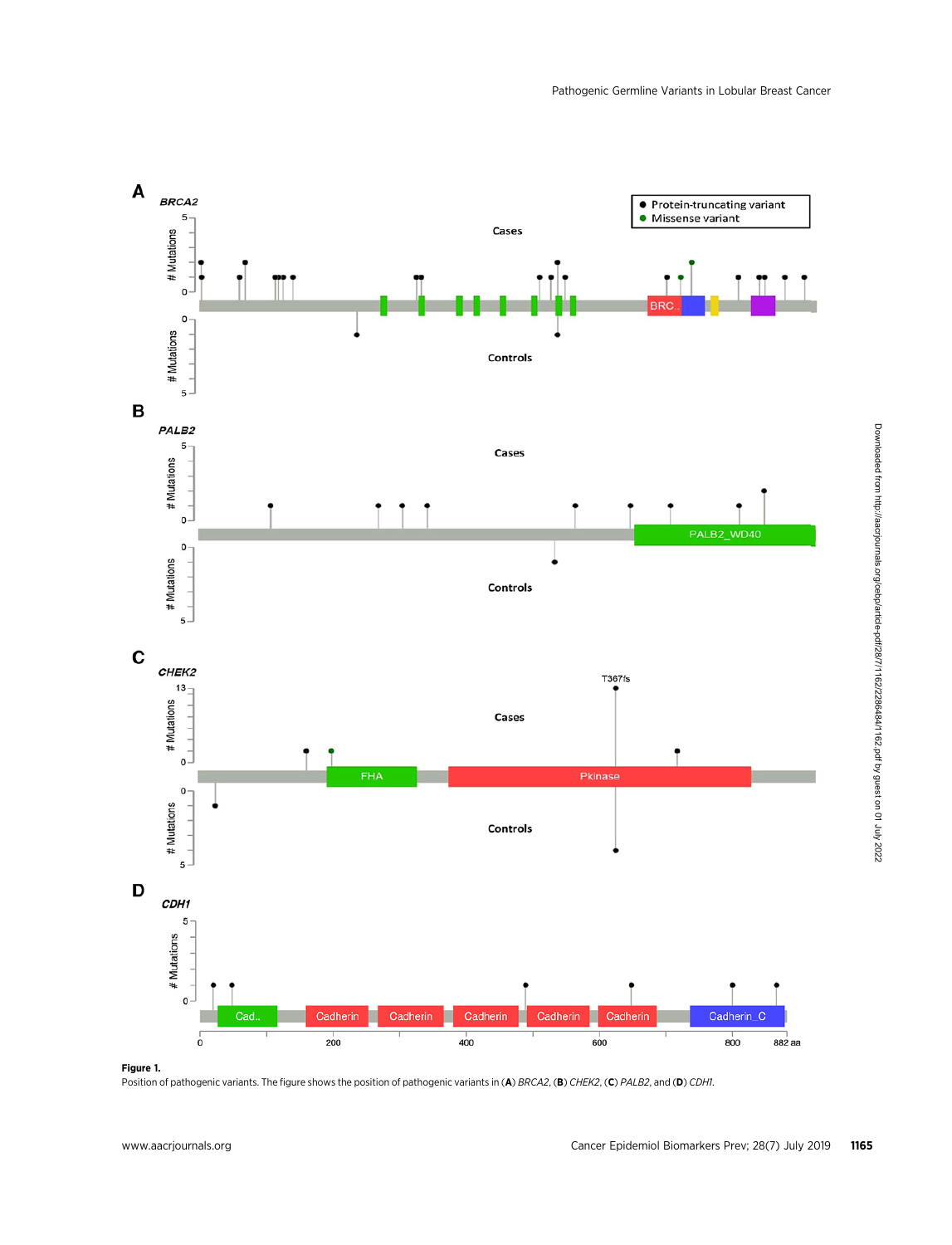Table 2. Case-only analysis of pathogenic variants in ILC by age

|                   | Carriers <40 vs. >40 |       | Carriers <50 vs. 51-60 |        |
|-------------------|----------------------|-------|------------------------|--------|
| Gene              | OR (95% CI)          |       | OR (95% CI)            | p      |
| BRCA2             | 4.62 (1.74-12.23)    | 0.009 | 4.83 (1.95-12.01)      | 0.0003 |
| CHEK <sub>2</sub> | $0.00(0.00 - 0.00)$  | 0.62  | $0.78(0.31-1.99)$      | 0.65   |
| PALB <sub>2</sub> | $0.00(0.00 - 0.00)$  |       | 1.12 (0.34-3.68)       |        |
| CDH1              | 13.14 (2.19-78.75)   | 0.022 | 2.02 (0.34-12.1)       | 0.66   |
| <b>BRCA1</b>      |                      | 0.05  |                        | 0.43   |
| <b>TP53</b>       |                      |       |                        |        |

borderline association with ILC (OR =  $7.89$ ; 95% CI, 0.97-64.27,  $P = 0.05$ ).

# Bilateral disease

The cohort included 61 cases with pure bilateral lobular cancer, of which 11.5% had pathogenic variants, four in CDH1, two in CHEK2, and one in BRCA2. There were 47 cases with ILC/LCIS in one breast and IDC/mixed invasive/DCIS in the contralateral breast, of which 8.5% had a pathogenic variant, two in BRCA2, one in CHEK2, and one in BRCA1.

# Discussion

This is the first analysis of these six known breast cancer genes in an unselected population of ILC and LCIS and unlike other studies we have evaluated the entire coding region of each gene rather than focusing on a selected number of population-specific variants.

Although germline CDH1 variants have been extensively investigated in ILC, our study shows that the majority of rare germline variants found in women with ILC occur in BRCA2, PALB2, and CHEK2.

A previous study has shown that ILC does occur in 8.4% of BRCA2 variant carriers (22), but none have assessed the frequency of BRCA2 variants in a large cohort of cases purely of this special type. Our study shows that BRCA2 variants are the most common pathogenic variants found in ILC, with 7% of ILC cases under the age of 40 carrying a BRCA2 variant and 3% under the age of 50. The variants were distributed throughout the gene with no evidence of a lobular predisposition locus within the gene. Of the previously described variants, only one was a known founder variant, 5946delT (found in two ILC cases), which has previously been associated with pancreatic and ovarian cancers (26). The known pathogenic missense variant D2723H was found in two women with ILC and has been shown to decrease RAD51 nuclear retention even when wild-type BRCA2 is present (27).

The most frequent CHEK2 variant in European populations is the truncating variant c.1100delC, and this has been shown to

Table 3. Case-only analysis of pathogenic variants in ILC for family history (FH) of breast cancer (BC)

|                   | Carriers FH of BC vs. no FH in<br>first-degree relative |       | <b>Carriers FH of BC vs.</b><br>no FH in any relative |       |  |
|-------------------|---------------------------------------------------------|-------|-------------------------------------------------------|-------|--|
| Gene              | OR (95% CI)                                             |       | OR (95% CI)                                           | Р     |  |
| <b>BRCA2</b>      | 2.36 (1.05-5.31)                                        | 0.043 | 2.25 (1.02-4.98)                                      | 0.046 |  |
| CHEK <sub>2</sub> | 2.59 (1.02-6.60)                                        | 0.067 | 3.95 (1.42-11.01)                                     | 0.008 |  |
| PALB <sub>2</sub> | 2.94 (0.83-10.45)                                       | 0.097 | 3.26 (0.84-12.65)                                     | 0.105 |  |
| CDH1              | 2.95 (0.49-17.73)                                       | 0.238 | 2.11 (0.35-12.65)                                     | 0.415 |  |
| <b>BRCA1</b>      | Ω                                                       |       |                                                       | 0.419 |  |
| <b>TP53</b>       |                                                         |       |                                                       |       |  |

confer a 2-fold increase in the risk of breast cancer (28, 29). There is also a rare missense variant p.I157T (c.470 T > C,  $rs17879961$ ) found in 0.005% of non-Finnish European populations, which is associated with a 1.4-fold elevation in breast cancer risk (30); this is classified as a risk allele rather than a pathogenic variant and thus is not included in the list of detected pathogenic CHEK2 variants in Supplementary Table S7. However, this variant showed no association with ILC in our data and was detected in three controls and two cases.

Two other truncating founder variants have been described in  $CHEK2$ , mainly in Polish populations:  $IVS2+1G>A$  and del5395 (29). The 5,395 bp founder deletion that removes exons 9 and 10 of the CHEK2 gene would not be detected using our technique; however, the IVS2+1G>A variant would be detected and was not present in this data set.

In previous publications, p.I157T and c.1100delC carriers have been reported to be associated with phenotypically different types of breast cancer, with ILC being more common in p.I157T carriers (31–33), and IDC in c.1100delC carriers (34). In our data, p.I157T was not associated with lobular breast cancer, and the most common variant found in CHEK2 was the c.1100delC variant, found in 1.3% of ILC cases in this study, a rate similar to the Breast Cancer Association Consortium (BCAC) study of 1100delC carriers, 1.2% in 4,349 lobular cases (35). The association with p.I157T and lobular histology was originally identified from Polish series and subsequently in a large meta-analysis of p.I157T performed by BCAC where the majority (93%) of the cases again came from Germany/Poland/ Finland/Sweden (31), suggesting this may be a populationspecific finding.

Due to the small number of pure LCIS, we had limited power to detect associations with LCIS compared with ILC. CHEK2 was the only gene in our study where pathogenic variants were also associated with pure LCIS, particularly c.1100delC, with 3% of pure LCIS cases carrying a pathogenic variant. This has not been described in previous studies of the c.1100delC variant (32–34), although the 2016 BCAC study did show a greater association with in situ (mostly DCIS) tumors (35). The finding that CHEK2 variants were more strongly associated with pure LCIS than ILC suggests that CHEK2 variants may be predisposing to the in situ stage of lobular cancer with not all progressing to the invasive stage. Of the 368 pure LCIS cases in this study, only 37 have follow-up data (median, 81 months; range, 34–333) and 13 developed subsequent invasive breast cancer, 6 ipsilateral and 7 contralateral, as previously described (36). Two of the 13 pure LCIS cases that had developed subsequent invasive disease had pathogenic variants in CHEK2 and one a VUS in CHEK2 (rs564605612); however, a larger sample size with longer follow-up would be required to ascertain whether germline variants in CHEK2 increase the risk of subsequent invasive disease after a diagnosis of pure LCIS. Germline variants inCHEK2 could explain the finding that invasive disease following a diagnosis of pure LCIS occurs with equal frequency in either breast and that these subsequent cancers can be in the form of ILC or IDC (7).

PALB2 was initially thought to be an intermediate-risk cancer predisposition gene such as CHEK2, but more recently the risk of breast cancer has been shown to be similar to that associated with BRCA2. Antoniou and colleagues reported a relative risk of 9.47 (95% CI, 7.16–12.57), compared with the general population breast cancer incidence in the United Kingdom (37), similar to that found in the present study (OR 12.37). As 70%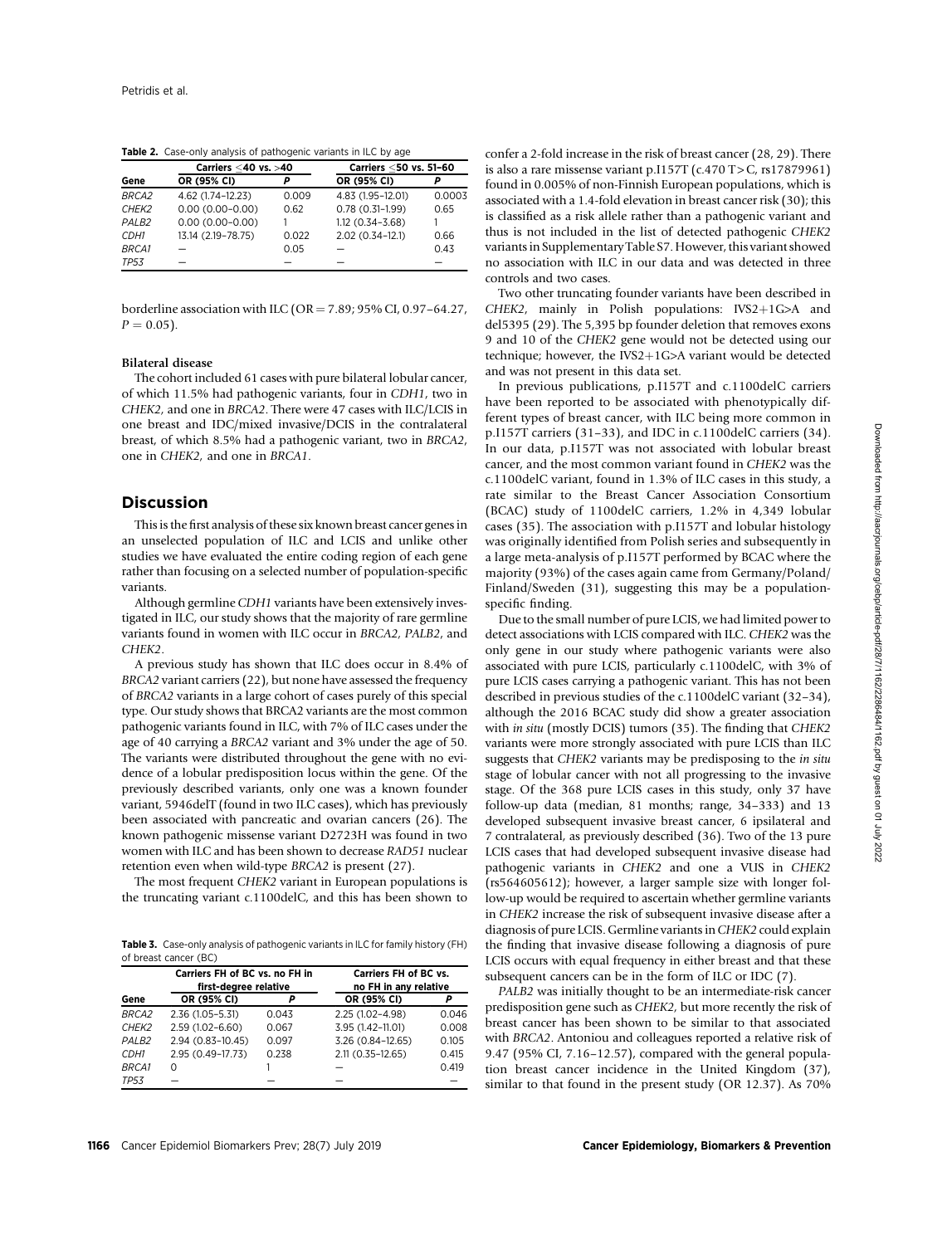of breast cancers associated with germline PALB2 variants are ER-positive (a similar frequency to that found in BRCA2 variant carriers and in sporadic breast cancer), it is not surprising that we have detected PALB2 variants in ILC. Previously, Cybulski and colleagues showed that 0.5% of ILC (7/1306) carried a PALB2 variant; however, they only screened for the two variants common in Polish populations, 172\_175delTTGT and c.509\_510delGA (38).

A previous study of germline PALB2 carriers (mainly the c.3113G>A variant) with invasive disease noted a borderline association with synchronous LCIS (39). However, we identified only one individual with pure LCIS carrying a PALB2 truncating variant, rs180177132, in our cohort of 368 LCIS cases.

Our previous study of CDH1 in 50 bilateral LCIS/ILC showed that 8% of bilateral lobular cases had pathogenic CDH1 variants (21). In this current study, we have identified 61 cases of bilateral lobular cancer (the majority included in our previous study) and found that 11% carry pathogenic variants in CDH1, CHEK2, and BRCA2. Although we did not detect any new pathogenic CDH1 variants in the bilateral cases, we did identify two in unilateral cases (one in  $ILC + LCIS$  and one in pure LCIS), giving a frequency of 0.1% in unilateral disease, confirming the result of other studies that germline pathogenic variants in CDH1 do not make a large contribution to the familial risk of unilateral lobular breast cancer.

Current UK guidelines for BRCA1 and BRCA2 screening are based on a minimum combined probability of variant identification in 10% of cases. All women with triple-negative breast cancer younger than 50 years are considered to meet this criterion; however, women of this age with  $\mathrm{ER}^+$  breast cancer are eligible only if they have a strong family history of breast cancer or are younger than 30. Although ILC aged 40 years or less is rare  $(71/1,434, 5\%$  of cases in this study), we have shown that 11% of these cases carry germline variants in known breast cancer susceptibility genes, particularly BRCA2 (7%) and CDH1 (3%). For women 50 years of age or less, there was a 6% chance of having a germline variant and for women 60 years of age or less 5%, as variants in CHEK2 and PALB2 were not associated with younger age. It is likely that this is an underestimate as our methods will not detect some of the large deletions that have been described in BRCA2 (40).

The lack of an association with age for PALB2 variants in our study is supported by the findings of Antoniou and colleagues who showed there was a constant relative risk, irrespective of age, for PALB2 (37). However, unlike our study, Schmidt and colleagues did suggest that there is a relationship with age for the CHEK2 c.1100delC variant (35). PALB2 also did not show an association with a family history of breast cancer and BRCA2 only a weak association unlike CHEK2, which showed a strong association with any family history of breast cancer but not with a history of a first-degree relative with breast cancer. This is similar to the reports in pancreatic cancer series where most germline variants are found in patients without a significant family history of cancer (41).

In conclusion, this study has shown that CHEK2 variants are more frequent in LCIS than in ILC. Although our study is too small to yield stable estimates of associations, it gives useful estimates of prevalence in the UK population, suggesting that variants in this gene predispose to the in situ stage of lobular breast cancer. Longer follow-up would be required to ascertain whether cases of pure LCIS with pathogenic CHEK2 variants develop invasive disease. We have also shown that variants in BRCA2, PALB2, and CHEK2 are more common in ILC than in CDH1 variants, although CDH1 is still the most common germline variant in bilateral lobular cancer. Finally, we have demonstrated that women ages 40 years or less with ILC have an 11% chance of having a germline pathogenic variant indicating that they should be offered genetic screening of BRCA2, CHEK2, PALB2, CDH1, and BRCA1 under current UK guidance. As the majority of the invasive cancers associated with pathogenic mutations in CHEK2, PALB2, or CDH1 are ER-positive, an alternative to risk-reducing surgery would be chemoprevention and yearly screening with MRI, particularly for carriers of pathogenic CHEK2 variants, which are associated with a lower risk of breast cancer than variants in the other genes. Our data do not support routine genetic testing for pure LCIS under 40 as the frequency of germline mutations is age independent (<60 years 3.8%, <50 years 3.3%, <40 years 4.5%), with the exception of bilateral LCIS. However, if pathogenic germline variants in CHEK2 were found to identify a subset of LCIS more likely to develop invasive disease, then genetic testing may be of value as it would identify a group of women with LCIS that would benefit most from chemoprevention.

#### Disclosure of Potential Conflicts of Interest

M.A. Simpson is Head of Human Genetics at Genomics plc. No potential conflicts of interest were disclosed by the other authors.

#### Authors' Contributions

Conception and design: C. Petridis, R. Roylance, I. Tomlinson, M.A. Simpson, E.J. Sawyer

Development of methodology: C. Petridis, E.J. Sawyer

Acquisition of data (provided animals, acquired and managed patients, provided facilities, etc.): C. Petridis, I. Arora, V. Shah, A. Clifford, C. Gillett, S.E. Pinder, R. Roylance, E.J. Sawyer

Analysis and interpretation of data (e.g., statistical analysis, biostatistics, computational analysis): C. Petridis, I. Arora, A. Mera, M.A. Simpson, E.J. Sawyer

Writing, review, and/or revision of the manuscript: C. Petridis, I. Arora, S.E. Pinder, R. Roylance, I. Tomlinson, E.J. Sawyer

Administrative, technical, or material support (i.e., reporting or organizing data, constructing databases): C. Petridis, V. Shah, C.L. Moss, A. Mera, A. Clifford, C. Gillett, R. Roylance

Study supervision: C. Petridis, R. Roylance

#### Acknowledgments

We thank all the individuals who took part in this study and all the staff who have enabled this work to be carried out, in particular, Maria Troy, Kelly Kohut, Pat Gorman, and Michele Caneppele. This work was supported by a King's Health Partner's Research and Development Challenge Fund (R150505, to E.J. Sawyer), a Breast Cancer Campaign Project Grant (2010NovPR61, to E.J. Sawyer), and the National Institute for Health Research (NIHR) Biomedical Research Centre based at Guy's and St. Thomas' NHS Foundation Trust and King's College London (to C. Petridis and E.J. Sawyer). The views expressed are those of the author(s) and not necessarily those of the NHS, the NIHR, or the Department of Health. Sample collection was funded by a CRUK Project grant (8146, to R. Roylance and E.J. Sawyer).

The costs of publication of this article were defrayed in part by the payment of page charges. This article must therefore be hereby marked advertisement in accordance with 18 U.S.C. Section 1734 solely to indicate this fact.

Received October 9, 2018; revised December 7, 2018; accepted April 3, 2019; published online July 1, 2019.